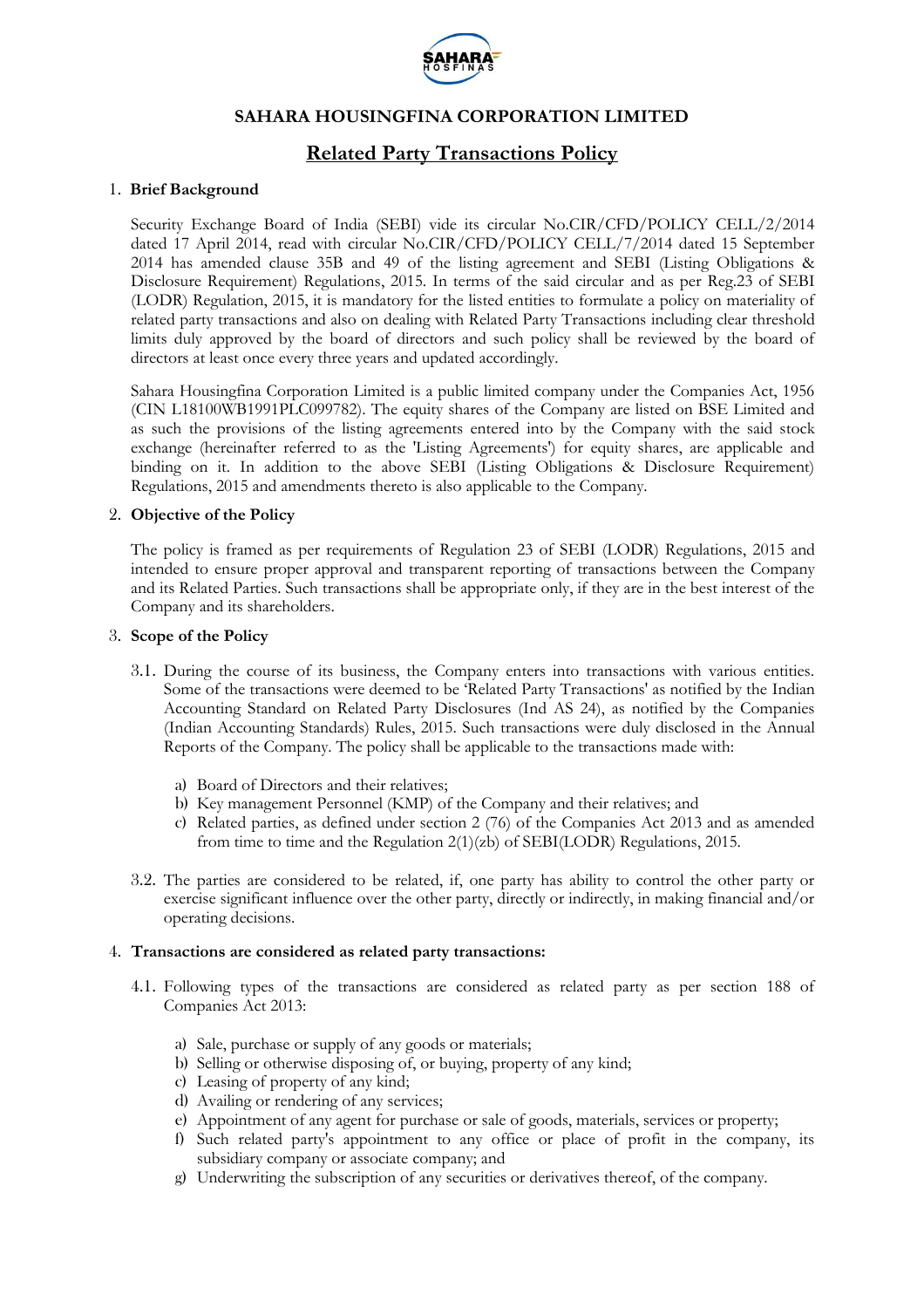

4.2. Types of the transactions considered as related party as per Reg.2 (l)(zc) of SEBI(LODR) Regulations, 2015 and IND AS-24, of the Companies (Indian Accounting Standards Rules, 2015).

Transfer of resources, services or obligations between a company and a related party, regardless of whether a price is charged, whether single transaction or group of transactions in a contract.

- 4.3. In addition to the above, following transactions between the related parties shall also be considered as related party transactions;
	- a) Borrowings
	- b) Deposit
	- c) Placement of deposits
	- d) Advances
	- e) Investments
	- f) Non-funded commitments
	- g) Leasing/HP arrangements availed
	- h) Leasing/HP arrangements provided
	- i) Purchase of fixed assets
	- j) Sale of fixed assets
	- k) Interest paid
	- l) Interest received

### 5. **Identification of potential related party transactions**

Each Director and Key Managerial Personnel is responsible for providing notice to the Board or the Audit Committee of any potential Related Party Transaction involving him or her or his or her Relative, including any additional information about the transaction that the Board/ Audit Committee may reasonably request desire. The Audit Committee will determine whether the transaction does, in fact, constitute a Related Party Transaction requiring compliance with this policy.

The notice of any such potential Related Party Transaction should be given to the Board/Audit Committee well in advance so that the Audit Committee has adequate time to obtain and review information about the proposed transaction.

### 6. **Process for ascertaining related party**

The Company shall prepare a list of related party on the basis of information collected from the related parties as on March 31, every year and as and when any person or entity becomes related party, in terms of this policy and declarations received. The related party list shall be updated whenever necessary and shall be reviewed at periodical intervals.

The internal Auditors/Statutory Auditor are required to verify the process of ascertaining the related parties and their correct recording/listing in register of Contracts/ arrangement etc. as well as their classification regarding whether they are on arm's length basis.

The list of the related parties shall be circulated and any transactions with the related parties shall be carried out as per the Related Party Transaction Policy.

### 7. **Approval of Related Party Transaction:**

### 7.1. **Prior approval of Related Party transactions by Audit Committee of the Board:**

All related Party Transactions proposed to be entered into by the Company shall require prior approval of Audit Committee except those transactions exempted by the committee through omnibus specific approval. All "Material" related party transactions shall require approval of the shareholders through special resolution and no related party shall vote to approve such resolutions. However, this shall not be applicable in the following cases. Transactions entered into between two government companies;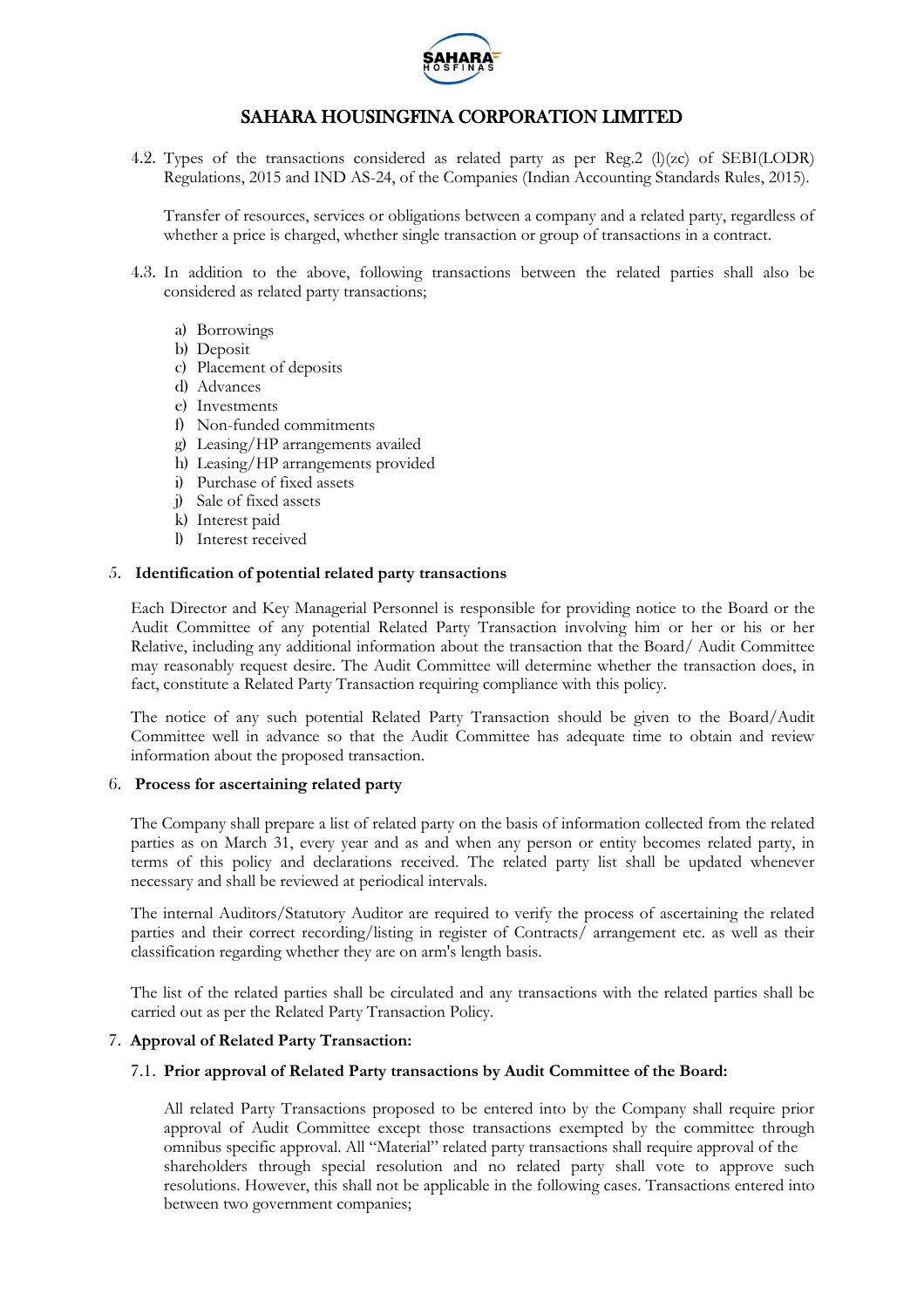

- i. Transactions entered into between a holding company and its wholly owned subsidiary whose accounts are consolidated with such holding company and placed before the shareholders at the general meeting for approval.
- 7.2. **Approval of the Board of Directors**: All the contracts/ arrangements prescribed under Section 188(1) of the Companies Act, 2013 and within the threshold limits, which are not in the ordinary course of business of the Company or on an arm's length basis shall along with the approval of the Audit Committee also require approval of the Board of Directors of the Company
- 7.3. **Approval of Shareholder**: All the Material Related Party Transactions (as per Reg.23 of SEBI (LODR) Regulations, 2015) and Related Party Transactions exceeding the threshold limits, whether or not in the ordinary course of business of the Company or on an arm's length basis, shall require prior approval of the Audit Committee, the Board and the shareholders of the Company by way of Special Resolution and no related party shall vote to approve such resolution. The shareholders' approval shall not be required in respect of a resolution plan approved under section 31 of the Insolvency Code, subject to the event being disclosed to the recognized stock exchanges within one day of the resolution plan being approved.

In the following cases the prior approval of the Company by a resolution is required whenever a company is entering into a transaction, and such transaction is contracts or arrangements with respect to clauses (a) to (e) of sub-section (1) of section 188 of the Companies Act, 2013:

- i. sale, purchase or supply of any goods or materials, directly or through appointment of agent, amounting to 10% or more of the turnover of the company or Rs.5 Cr, whichever is lower, as mentioned in clause (a) and clause (e) respectively of sub-section (1) of section 188;
- ii. Selling or otherwise disposing of or buying property of any kind, directly or through appointment of agent, amounting to 10% or more of net worth of the company or Rs.5 Cr, whichever is lower, as mentioned in clause (b) and clause (e) respectively of subsection (1) of section 188;
- iii. Leasing of property of any kind amounting to 10% or more of the net worth of the company or 10% or more of turnover of the company or Rs.5 Cr, whichever is lower, as mentioned in clause (c) of sub-section (1) of section 188;
- iv. Availing or rendering of any services, directly or through appointment of agent, amounting to 10% or more of the turnover of the company or Rs.5 Cr, whichever is lower, as mentioned in clause (d) and clause (e) respectively of sub-section (1) of section 188.

### 7.4. **Omnibus approval by the Audit Committee**

- I. In case of certain frequent/ repetitive/ regular transactions with Related Parties which are in the ordinary course of business of the Company (including transactions for support services/sharing of services with Subsidiary/Associate Companies), the Audit Committee may consider grant of an omnibus approval for such Related Party Transactions proposed to be entered into by the Company, subject to the following conditions:
- a. The Audit Committee shall lay down the criteria for granting such omnibus approval in line with this Policy and such approval shall be applicable in respect of transactions which are repetitive in nature.
- b. The Audit Committee shall satisfy itself that the need for such omnibus approval and that such approval is in the business interest of the Company.
- c. Such omnibus approval shall specify (i) the name(s) of the related party, nature of transaction, period of transaction, maximum amount of transaction that can be entered into, (ii) the indicative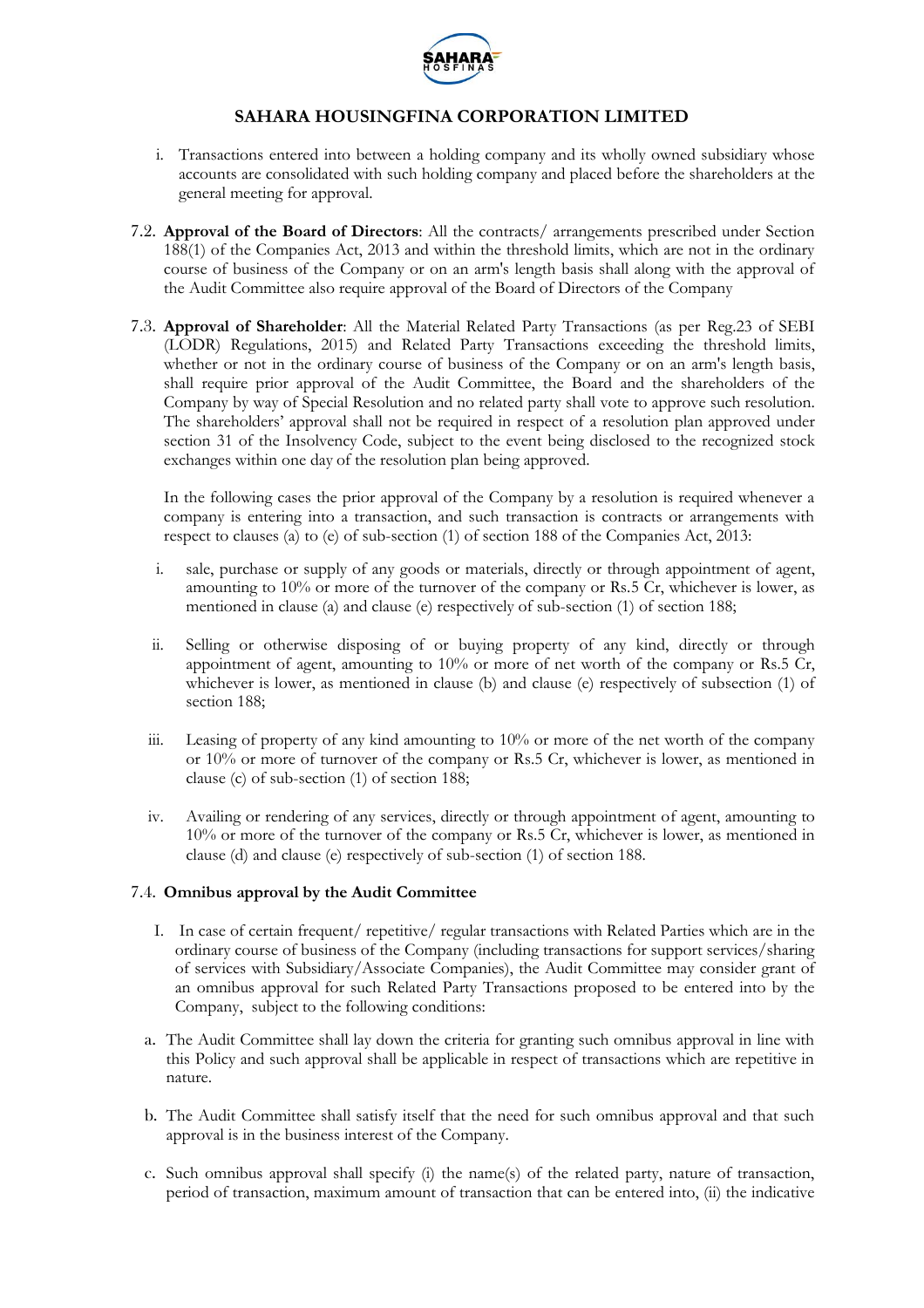

base price or current contracted price and the formula for variation in the price, if any and (iii) such other conditions as the Audit Committee may deem fit;

- II. Where the need for Related Party Transaction cannot be foreseen and the aforesaid details are not available, the Audit Committee may grant omnibus approval for such transactions subject to their value not exceeding Rs.1 Cr. (Rupees One Crore only) per transaction.
- III. The audit committee shall review, at least on a quarterly basis, the details of related party transactions entered into by the listed entity pursuant to each of the omnibus approvals given.
- IV. Such omnibus approval shall be valid for a period not exceeding 1 (one) year and shall require fresh approval after the expiry of 1 (one) year from the date of the original approval granted by the Audit Committee, from time to time.
- V. In terms of Schedule II Part C Para B point 2 of SEBI (LODR) Regulations, 2015, the Audit Committee shall review the statement containing significant Related Party Transactions. The threshold limit for determining significant Related Party Transactions will be the same as applicable for Material Related Party Transactions under Explanation to Reg.23(1) of SEBI(LODR) Regulations, 2015, as amended from time to time.

### 8. **Procedure of seeking approval of Related Party Transaction**

As and when any transaction is contemplated with any Related Party, the concerned office entertaining the request shall submit the details of proposed transaction with details/draft contract/ draft agreement or other supporting documents justifying that the transactions are on arms' length basis in an ordinary course of business at prevailing market rate. The Concerned Department shall appropriately take it up for necessary prior approvals from the Audit Committee at its subsequent scheduled meeting and convey back the decision to the originator.

If the proposed transaction is not in ordinary course of business but at arm's length basis, then a detailed note with justification shall be prepared, for entering into such transaction along with details of proposed transaction with draft agreement/ MoU/ other supporting documents. Based on the note, the matter shall escalate for necessary approvals of the Audit Committee/ Board/ Share Holders as may be applicable.

The Concerned Department, shall present to the Audit Committee the following information, to the extent relevant, with respect to actual or potential related Party Transaction.

- a. A General Description of the transactions
- b. The name of the related party and the basis on which such party is a related party.
- c. The related party interest in the transaction(s)
- d. The approximate rupee value
- e. In case of lease or other transaction providing for periodic payments or installments, the aggregate amount of all period payments of installments expected to be made.
- f. In the case of indebtedness, the aggregate amount of principal to be outstanding and the rate or amount of interest to be payable on such indebtedness.
- g. Any other material information regarding the transaction(s) or the related party's interest in the transactions

### 9. **Review and Approval of Related Party Transactions**

Related Party Transactions will be referred to the next regularly scheduled meeting of Audit Committee for review and approval. Any member of the Committee who has a potential interest in any Related Party Transaction will recluse himself or herself and abstain from discussion and shall not vote to approve the relevant transaction.

To review a Related Party Transaction, the Committee will be provided with all, relevant material information of the Related Party Transaction, including the terms of the transaction, the business purpose of the transaction, the benefits to the Company and to the Related Party, and any other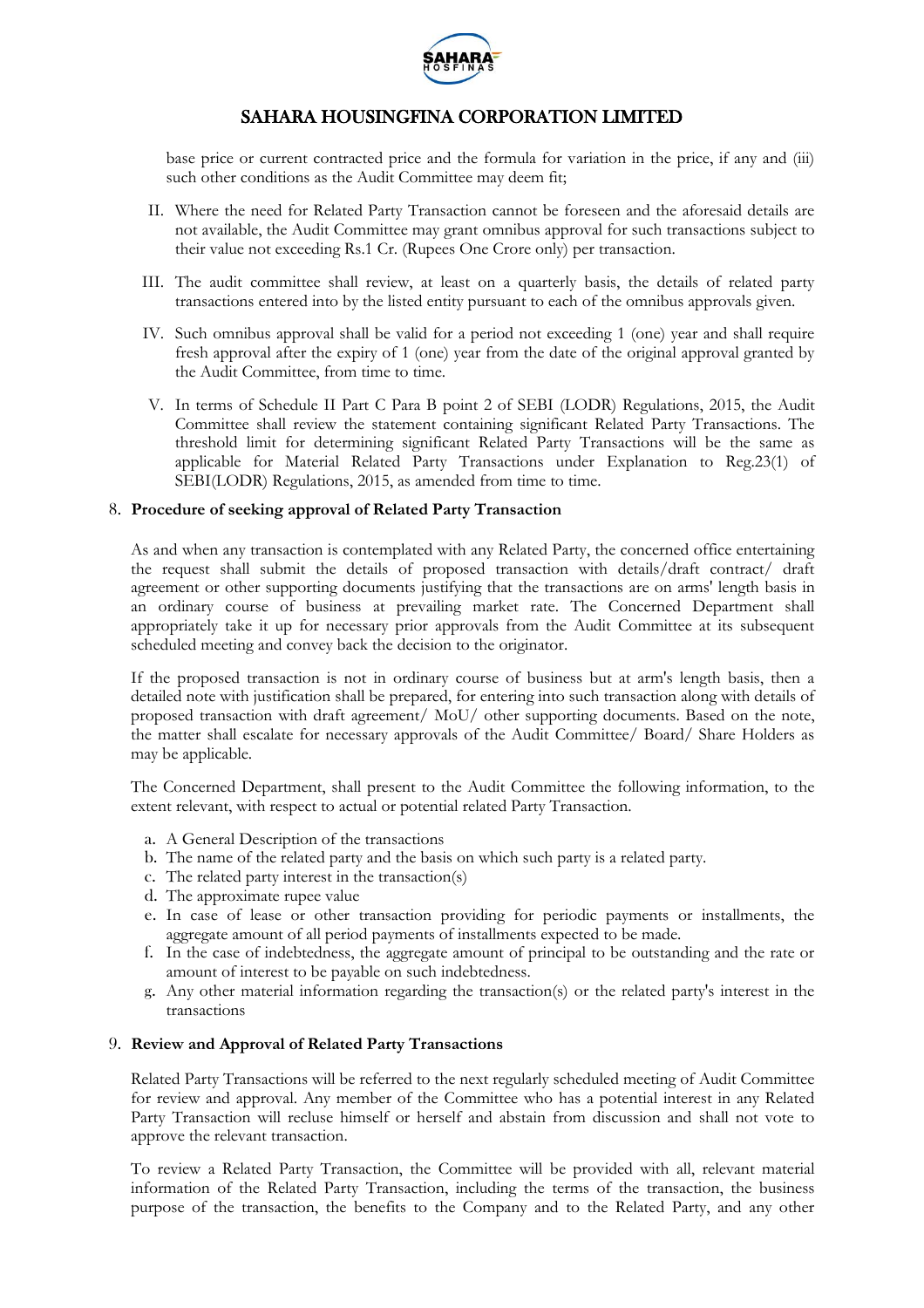

relevant matters.

If the Committee determines that a Related Party Transaction should be brought before the Board, or if the Board in any case decides to review any such matter or it is mandatory under any law for Board to approve the Related Party Transaction, then the considerations set forth above shall apply to the Board's review and approval of the matter, with such modification as may be necessary or appropriate under the circumstances.

Notwithstanding the foregoing, the following Related Party Transactions shall not require approval of Audit Committee or Shareholders:

- a. Any transaction that involves providing of compensation to a director or Key Managerial Personnel in connection with his or her duties to the Company or any of its subsidiaries or associates, including the reimbursement of reasonable business and travel expenses incurred in the ordinary course of business.
- b. Any transaction in which the Related Party's interest arises solely from ownership of securities issued by the Company and all holders of such securities receive the same benefits pro rata as the Related Party.

### 10. **Disclosures**

- 10.1. The Company shall keep a register in the prescribed form (Annexure 3) giving the full particulars of contracts or arrangements in respect of all RPTs approved by the Audit Committee and the gist of such contracts/RPTs shall be placed before the Board periodically.
- 10.2. Necessary disclosures shall be made in the Annual Financial Statements as required under Ind AS-24 (Annexure 2). Further, as required under Para A of Schedule V of SEBI (LODR) Regulations, 2015 necessary details of all materially significant related party transactions which may have potential conflict with the interests of the Company at large, shall also be also given in Report on Corporate Governance section in Annual Report.

As per Point 2A of Para A of Schedule V of SEBI (LODR) regulations, 2015 disclosures of transactions of the Company with any person or entity belonging to the promoter/promoter group which hold(s) 10% or more shareholding in the Company, in the format prescribed in the relevant accounting standards for annual results.

- 10.3. Details of all material transactions with related parties shall be disclosed quarterly along with the compliance report on Corporate Governance.
- 10.4. The Company shall disclose the policy on dealing with related party transactions on its website and a web link thereto shall be provided in the Annual Report.
- 10.5. The Company shall submit within 30 days from the date of publication of its standalone and consolidated financial results for the half year, disclosures of related party transactions on a consolidated basis, in the format specified in the relevant accounting standards for annual results to the stock exchanges and publish the same on its website.

### 11. **Records relating to Related Party/Supporting documents**

All disclosures, supporting documents shall be preserved for a period of eight years from the end of the financial year to which it relates and shall be kept in the custody of the Accounts Department. and any other person authorized by the Board for the purpose.

Agreement or other supporting documents along with proper justification of the transaction being on arm's length basis in the ordinary course of business at a prevailing market rate shall also be preserved for a period of 8 years from the end of the financial year to which it relates and shall be kept in the custody of the Board and/or any other person authorized by the Board for the Purpose.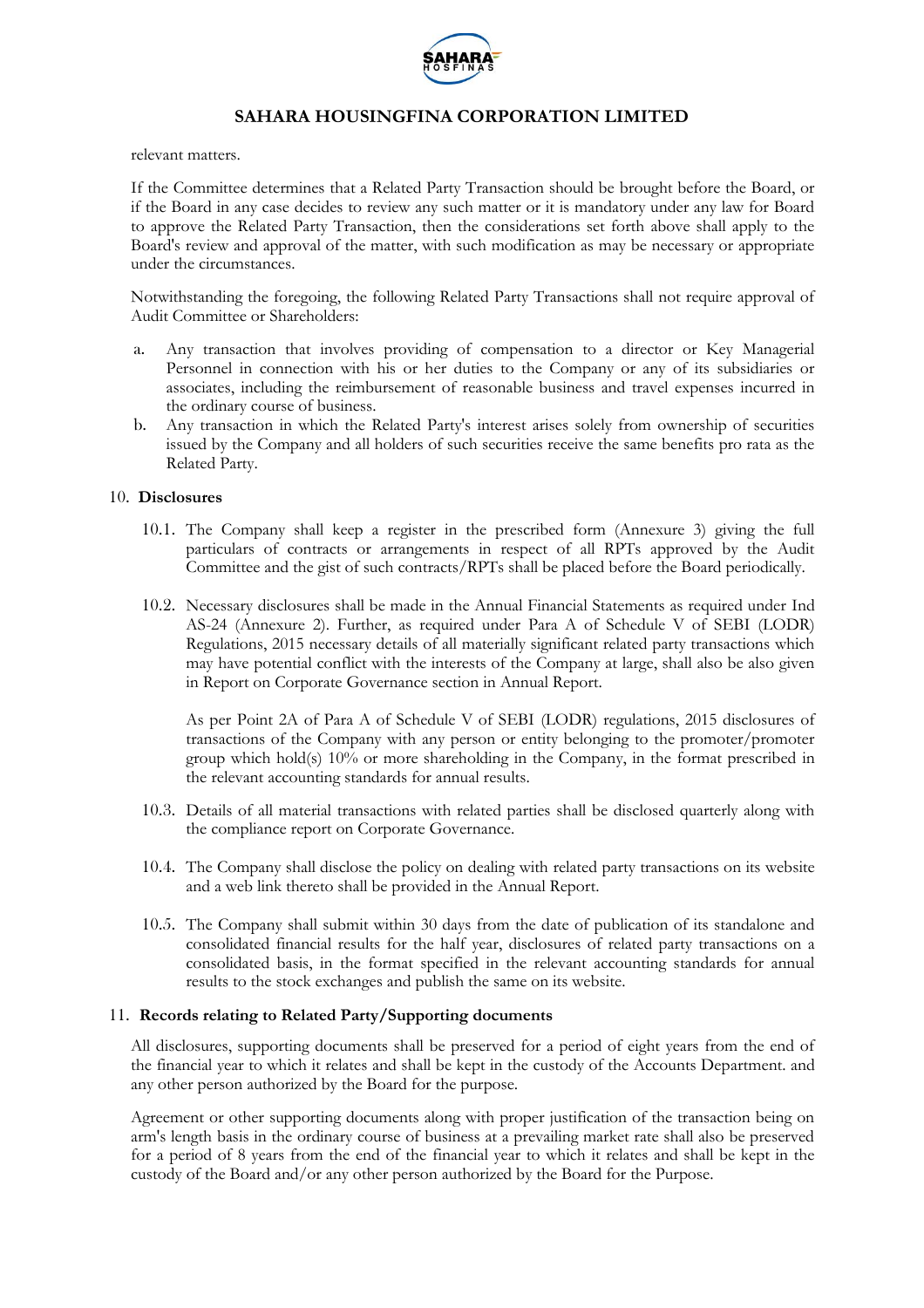

### 12. **Interpretation**

In any circumstances where the terms of these policies and procedures differ from any existing or newly enacted law, rule, regulation or standard governing the Company, the law, rule, regulation or standard will take precedence over these policies and procedure until such time as these policies and procedures are changed to confirm to the law, rule, regulation or standard.

### 13. **Review of Related Party Transaction Policy**

The Related Party Transaction Policy is a part of Corporate Governance Policy. Therefore, the same has to be reviewed at periodical intervals by the Board as per the Transactions.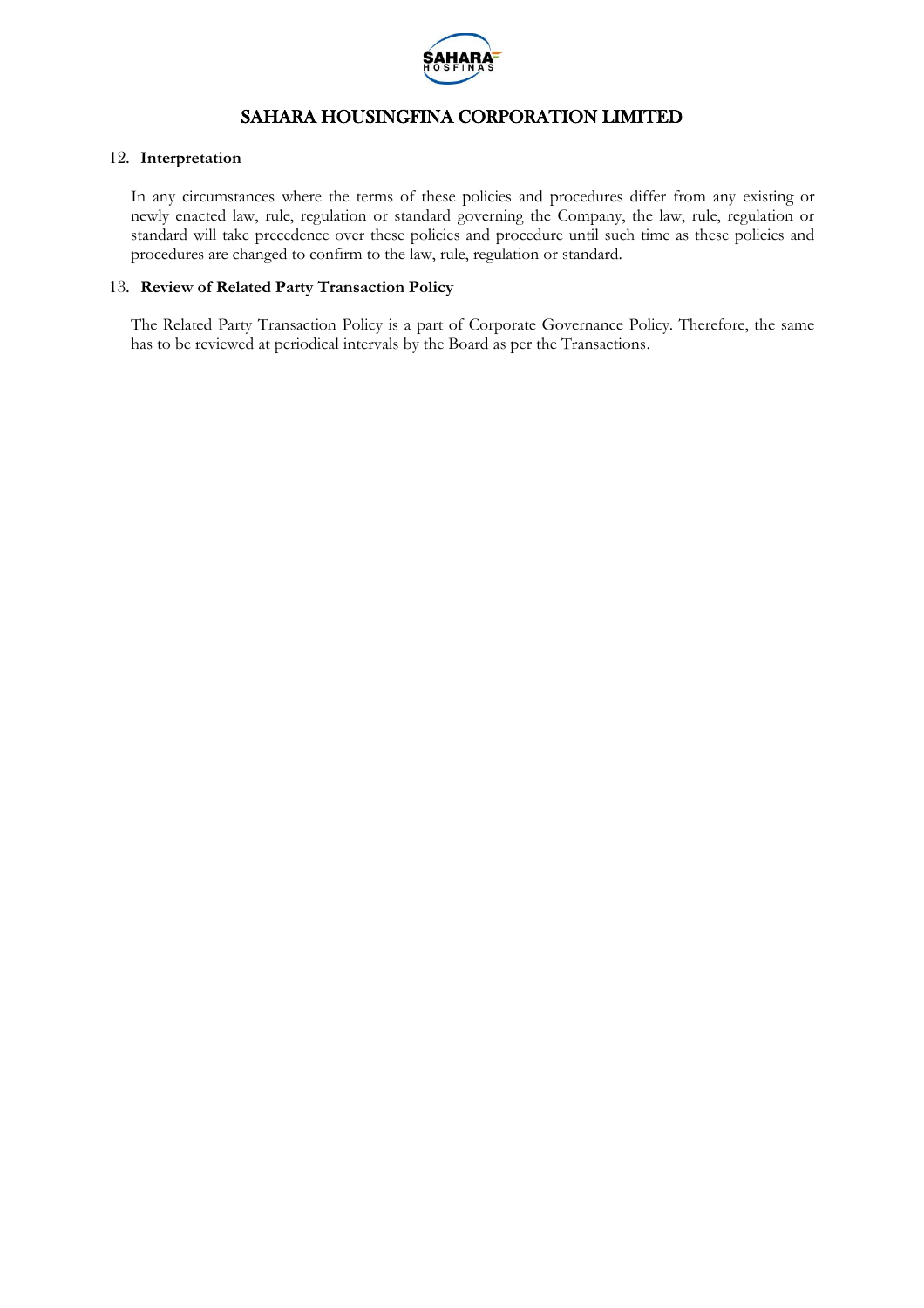

### **Annexure 1 – Definitions**

### a. **Arm's Length Transaction**

Explanation Section 188(1)(b) of the Companies Act, 2013 defines an "arm's length transaction" to mean a transaction between two related parties that is conducted as if they were unrelated, so that there is no conflict of interest.

### b. **Associate Company**

### A. Companies Act, 2013:

In terms of Section 2(6) of the Companies Act, 2013 "Associate Company" in relation to another company, means a company in which that other company has a significant influence, but which is not a subsidiary company of the company having such influence and includes a joint venture company.

"significant influence" means control of at least twenty per cent of total share capital, or of business decisions under an agreement.

"joint venture" means a joint arrangement whereby the parties that have joint control of the arrangement have rights to the net assets of the arrangement.

B. Listing Agreement SEBI(LODR) Regulations, 2015:

As per Reg.2(1)(b) of SEBI(LODR) Regulations, 2015 "associate" shall mean any entity which is an associate under sub-section (6) of section 2 of the Companies Act, 2013 or under the applicable accounting standards.

### c. **Audit Committee**

The term "Audit Committee" means the committee of Board of Directors the Company constituted in accordance with the provisions of Reg. 18 of SEBI(LODR) Regulations, 2015, Companies Act, 2013 and Rules made there under.

### d. **Material Related Party Transaction**

In terms of Explanation to Reg.23( 1) of SEBI(LODR) Regulations,2015, a transaction with a related party shall be considered material if the transaction(s) to be entered into individually or taken together with previous transactions during a financial year, exceeds ten percent of the annual consolidated turnover of the listed entity as per the last audited financial statements of the Company.

In terms Reg.23 (1A) of SEBI (LODR) Regulations, 2015 notwithstanding the above, a transaction involving payments made to a related party with respect to brand usage or royalty shall be considered material if the transaction(s) to be entered into individually or taken together with previous transactions during a financial year, exceed two percent of the annual consolidated turnover of the listed entity as per the last audited financial statements of the listed entity.

### e. **Related Party**

A. Companies Act, 2013:

The term Related Party has been defined under Section 2(76) of the Companies Act, 2013 as follows-

Related Party with reference to a company means -

- (i) a Director or his relative;
- (ii) a Key Managerial Personnel or his relative;
- (iii) a firm, in which a Director, Manager or his relative is a partner;
- (iv) a private company in which a Director or Manager is a member or director;
- (v) a public company in which a Director or Manager is a Director and holds along with his relatives, more than 2% of its paid-up share capital;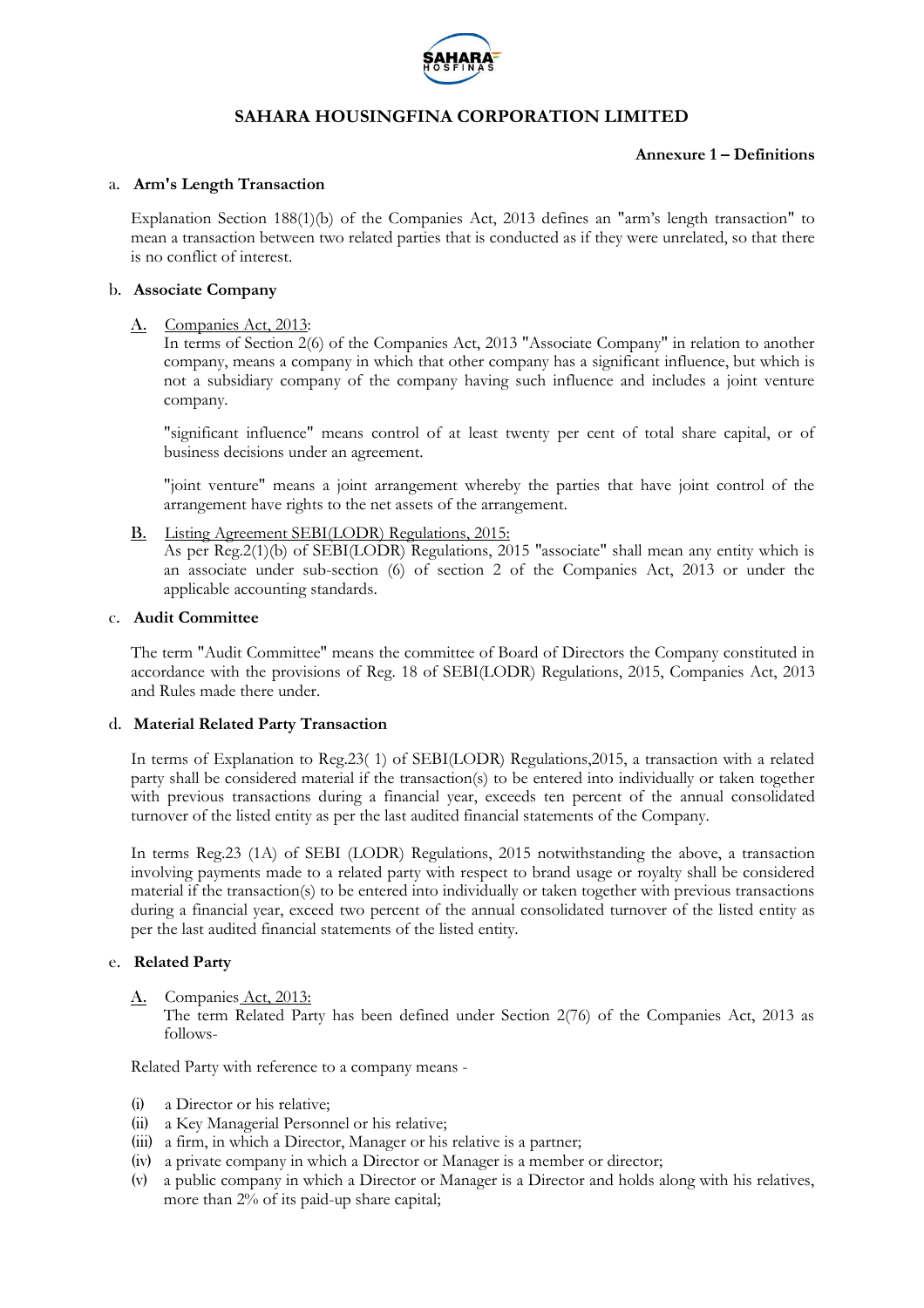

- (vi) anybody corporate whose Board of Directors, Managing Director or Manager is accustomed to act in accordance with the advice, directions or instructions of a Director or Manager;
- (vii) any person on whose advice, directions or instructions a Director or Manager is accustomed to act:

Provided that nothing in sub-clauses (vi) and (vii) shall apply to the advice, directions or instructions given in a professional capacity;

(viii) any company which is;

- (A) a holding, subsidiary or an associate company of such company; or
- (B) a subsidiary of a holding company to which it is also a subsidiary;
- (C) an investing company or the venture of the Company

Explanation- For the purpose of this clause, "the investing company or the venture of a Company" means a body corporate whose investment in the Company would result in the Company becoming an associate company of the body corporate.

(ix) such other person as may be prescribed;

Rule 3 of the Companies (Specification of definitions details) Rules, 2014, provides that a Director or Key Managerial Personnel of the holding company or his relative with reference to a company shall also be deemed to be a related party.

### B. **SEBI(LODR) Regulations.2015**

The term Related Party has been defined under Regulation 2(1)(zb) of SEBI(LODR) Regulations, 2015 as follows:

"related party" means a related party as defined under sub-section (76) of section 2 of the Companies Act, 2013 or under the applicable accounting standards:

Provided that any person or entity belonging to the promoter or promoter group of the listed entity and holding 20% or more of shareholding in the listed entity shall be deemed to be a related party.

### f. **Related Party Transaction**

Reg.2 (1) (zc) of SEBI (LODR) Regulations, 2015 Clause 49(VII) (A) of the Listing Agreements defines a "Related Party Transaction" means to be a transfer of resources, services or obligations between a company and a related party, regardless of whether a price is charged and a "transaction" with a related party shall be construed to include a single transaction or a group of transactions in a contract.

### g. **Relative**

In terms of Section 2(77) of the Companies Act, 2013 read with the Companies (Specification of definitions details) Rules, 2014 a person is said to be a relative of another, if -

- a. They are members of a Hindu undivided family;
- b. They are husband and wife;
- c. Father (including step-father);
- d. Mother (including step-mother);
- e. Son (including step-son);
- f. Son's wife;
- g. Daughter;
- h. Daughter's husband;
- i. Brother (including step-brother); or
- j. Sister (including step-sister).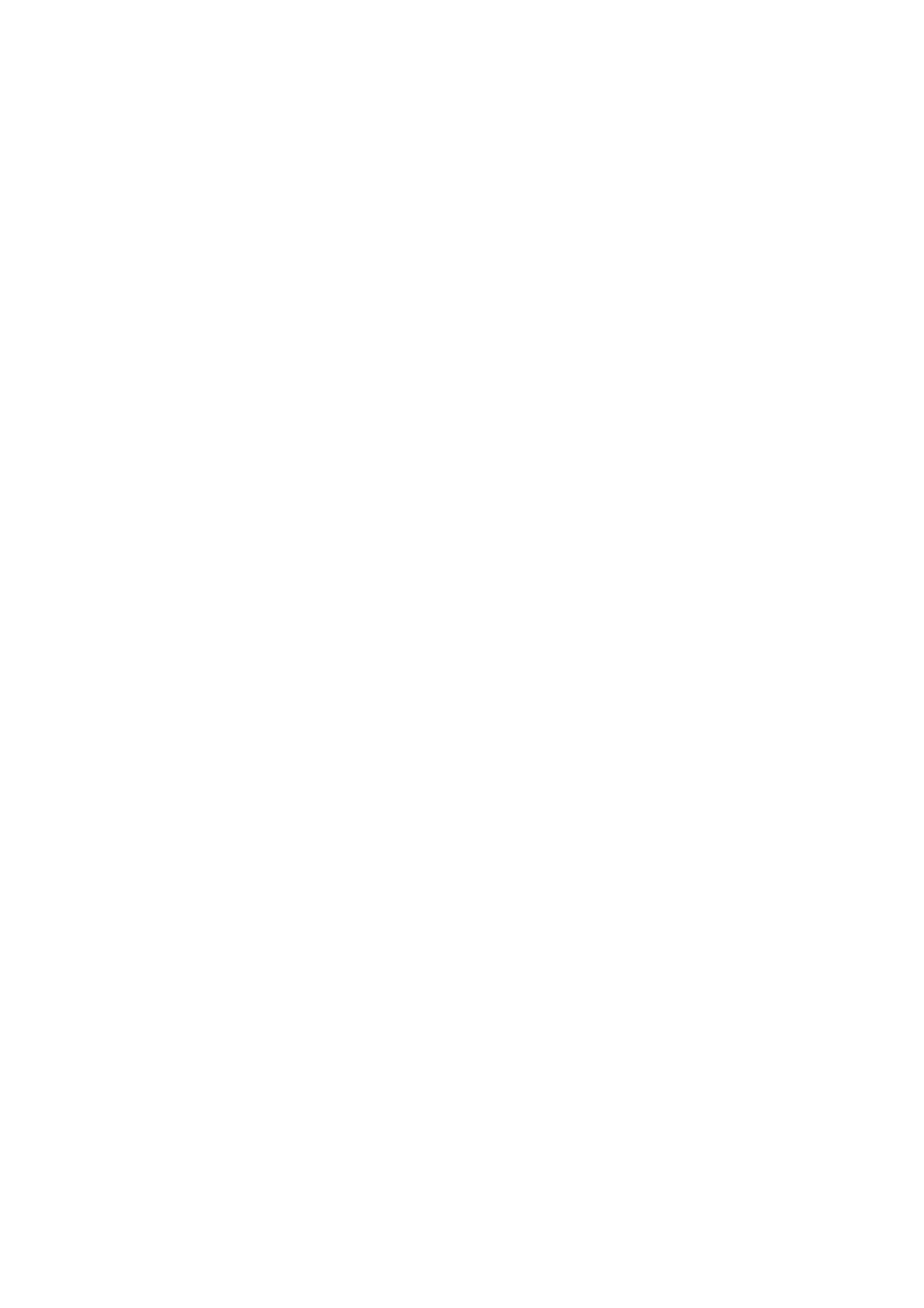

## **Format for Related Party Disclosures Annexure – 2**

It may be noted that the format is merely illustrative and is not exhaustive.

| Items / Related Party                | Parent<br>(as per ownership<br>or control) | Subsidiaries | Associates/<br>Joint Ventures | KMP@ Relatives<br>Total of KMP |
|--------------------------------------|--------------------------------------------|--------------|-------------------------------|--------------------------------|
| Borrowings#                          |                                            |              |                               |                                |
| Deposit#                             |                                            |              |                               |                                |
| Placement of deposits#               |                                            |              |                               |                                |
| Advances#                            |                                            |              |                               |                                |
| Investments#                         |                                            |              |                               |                                |
| Non funded<br>commitments#           |                                            |              |                               |                                |
| Leasing<br>arrangements<br>availed#  |                                            |              |                               |                                |
| Leasing<br>arrangements<br>provided# |                                            |              |                               |                                |
| Purchase of fixed assets             |                                            |              |                               |                                |
| Sale of fixed assets                 |                                            |              |                               |                                |
| Interest paid                        |                                            |              |                               |                                |
| Interest received                    |                                            |              |                               |                                |
| Rendering of services*               |                                            |              |                               |                                |
| Receiving of services*               |                                            |              |                               |                                |
| Management<br>$contrast*$            |                                            |              |                               |                                |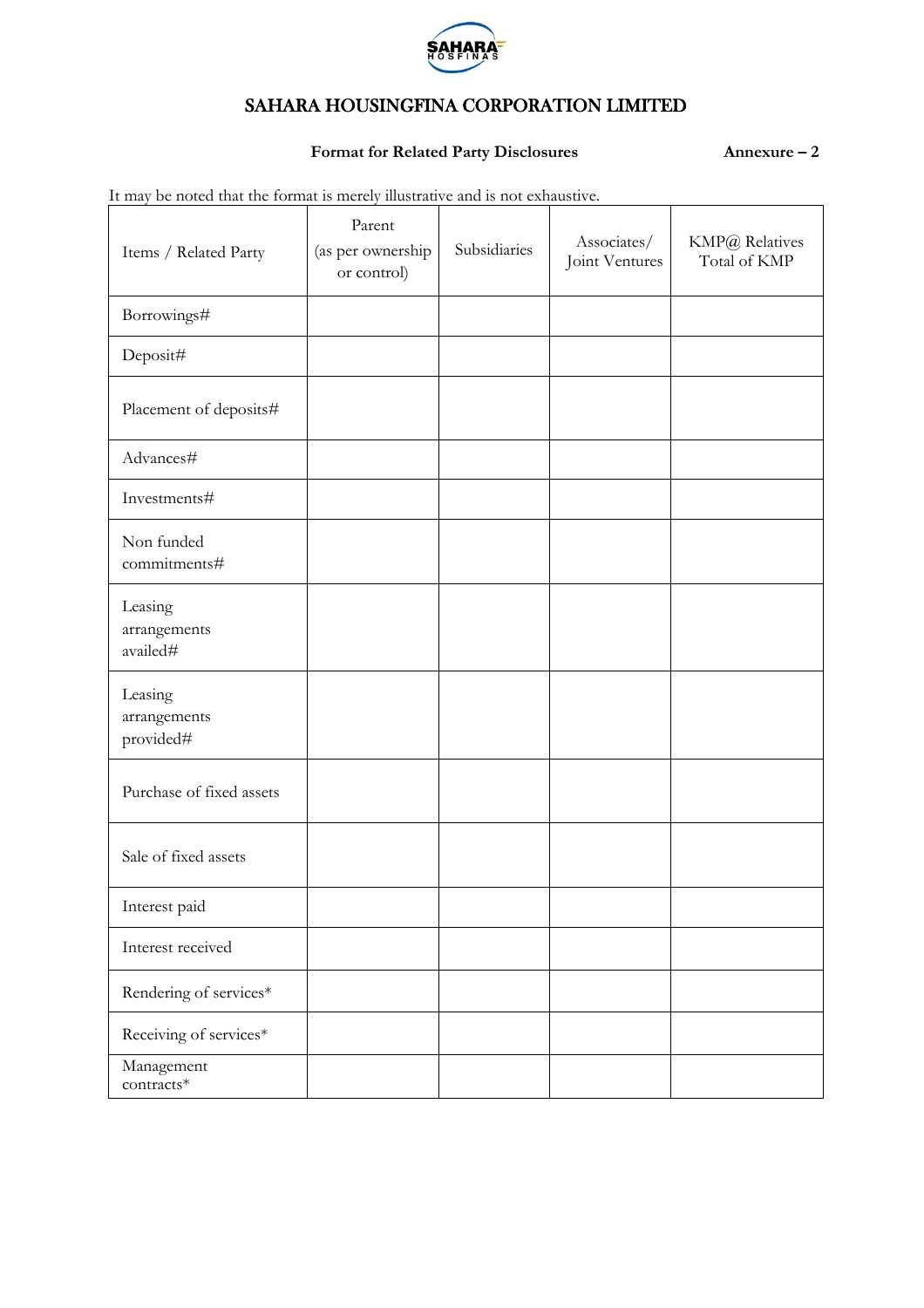

**Annexure - 3**

## **Format of declaration to be given by the Director/KMP/Related Party & Relatives**

I \_\_\_\_\_\_\_\_\_Son/Daughter/spouse of\_\_\_\_\_\_\_\_\_\_\_\_\_\_\_ resident of\_\_\_\_\_\_\_\_\_\_\_\_being a Director / Key Management Personnel (KMP)/ relative of Director or KMP/related party in the Company hereby give notice of my interest of concern in the following company or companies, bodies, corporate, firms or other association of individual/ transactions;

| $\mathbf{1}$   | Name of the Companies/Body Corporate/<br>firms/Association of Individuals                                                                                                      |  |
|----------------|--------------------------------------------------------------------------------------------------------------------------------------------------------------------------------|--|
| $\overline{2}$ | The name of the related party and nature of<br>relationship                                                                                                                    |  |
| $\mathfrak{Z}$ | The nature, duration of the contract and particulars<br>of the contract or arrangement                                                                                         |  |
| $\overline{4}$ | Nature of Transactions                                                                                                                                                         |  |
| 5              | Material terms of the contract or arrangement<br>including the value, if any                                                                                                   |  |
| 6              | Any advice paid or received for the contract or<br>arrangement, if any                                                                                                         |  |
| 7              | Manner of determining the pricing and other<br>commercial terms, both included as part of<br>contract and not considered as part of the contract.                              |  |
| 8              | Whether all factors relevant to the contract have<br>been considered, if not, the details of factors not<br>considered with the rationale for not considering<br>those factors |  |
| 9              | Whether arm's length transaction                                                                                                                                               |  |
| 10             | Whether as per approved scheme of the Company                                                                                                                                  |  |
| 11             | Any Other information relevant or important for<br>the Board to take a decision on the proposed<br>transaction                                                                 |  |

Signature:

Date:

Designation: